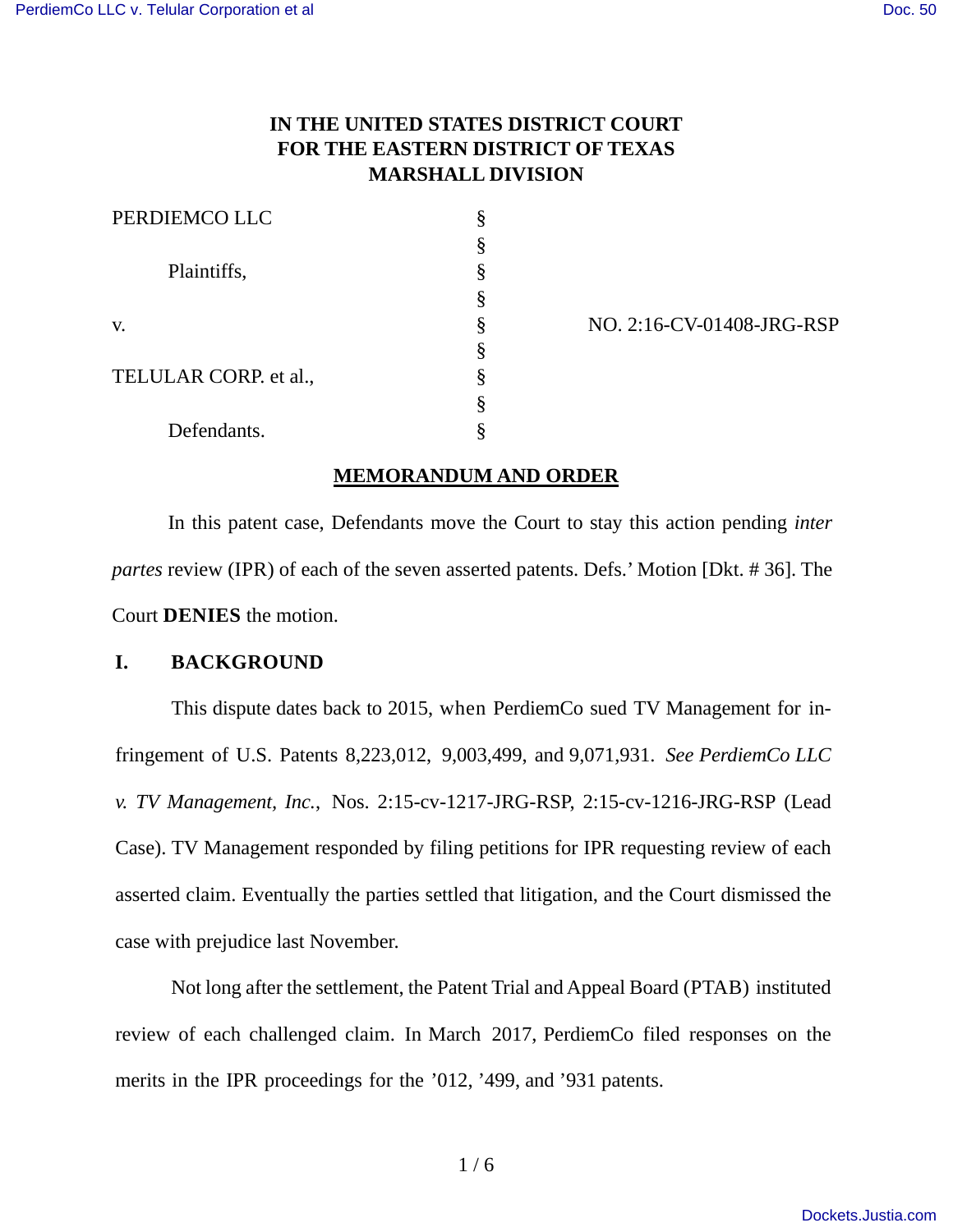With that background in mind, in December 2016, PerdiemCo filed this lawsuit asserting 115 claims. Compl. [Dkt. # 1]. PerdiemCo claims almost all Defendants infringe the '012, '499, and '931 patents, and that all Defendants infringe four newly asserted patents: U.S. Patents 9,485,314, 8,149,113, 9,319,471, and 9,119,033. *Id.*

In response, Telular filed eight IPR petitions. Between January and March 2017, Telular filed seven IPR petitions challenging the currently asserted claims. Defs.' Motion [Dkt. # 36] at 3–4. In April 2017, Telular filed another IPR petition directed to all claims of U.S. Patent 9,621,661, which PerdiemCo has yet to assert. Notice of Suppl. Facts [Dkt. # 49]; *see also* PerdiemCo's Response [Dkt. # 40] at 5 n.3 (noting PerdiemCo's intention to add two more patents to this litigation).

Defendants claim these facts warrant a stay because it's highly likely the PTAB will institute review of all asserted claims given that (1) the PTAB already instituted review of the '012, '499, and '931 patents, and (2) the other four asserted patents are closely related. Defs.' Motion [Dkt. # 36] at 1–2. Telular notes all seven patents share the same specification and claim priority to the same original application. *Id.*

### **II. APPLICABLE LAW**

The question of whether to stay proceedings pending *inter partes* review of a patent is a matter committed to the district court's discretion. *See Ethicon, Inc. v. Quigg,* 849 F.2d 1422, 1426–27 (Fed. Cir. 1988) (request for stay pending *inter partes* reexamination). A stay is particularly justified when "the outcome of a PTO proceeding is likely to assist the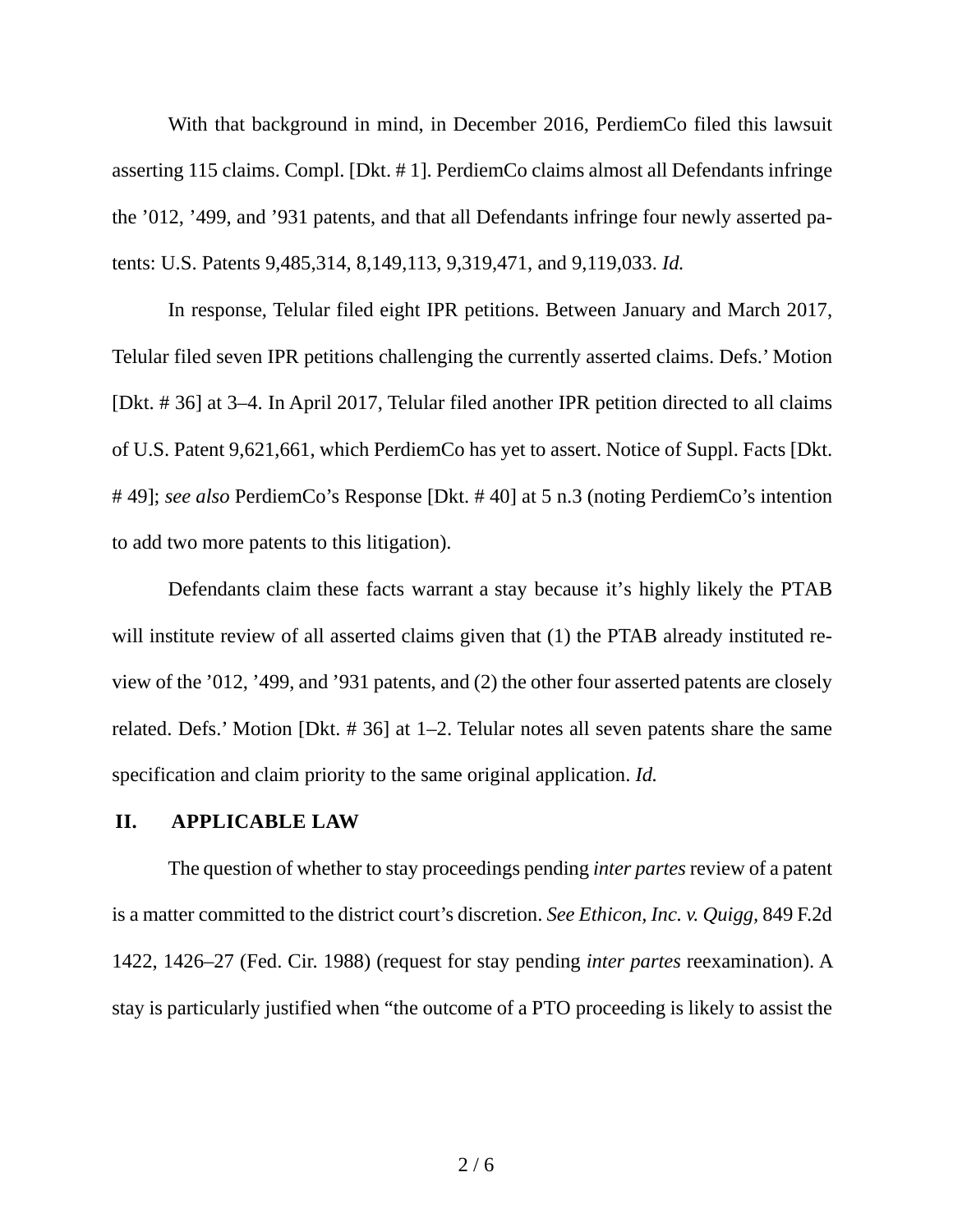court in determining patent validity or eliminate the need to try infringement issues." *Evolutionary Intelligence, LLC v. Millennial Media, Inc.*, No. 5:13–cv–04206, 2014 WL 2738501, at \*2 (N.D. Cal. June 11, 2014); *see also 3rd Eye Surveillance, LLC v. Stealth Monitoring, Inc.,* No. 6:14–cv–162, 2015 WL 179000, at \*1 (E.D. Tex. Jan. 14, 2015); *[Norman IP Holdings, LLC v. TP–Link Techs., Co.,](https://1.next.westlaw.com/Link/Document/FullText?findType=Y&serNum=2034548667&pubNum=0000999&originatingDoc=Iec4fec40c8c911e485fcce200174753d&refType=RP&originationContext=document&transitionType=DocumentItem&contextData=(sc.UserEnteredCitation))* No. 6:13–cv–384, 2014 WL 5035718, at \*2 (E.D. [Tex. Oct. 8, 2014\);](https://1.next.westlaw.com/Link/Document/FullText?findType=Y&serNum=2034548667&pubNum=0000999&originatingDoc=Iec4fec40c8c911e485fcce200174753d&refType=RP&originationContext=document&transitionType=DocumentItem&contextData=(sc.UserEnteredCitation)) *see also Gould v. Control Laser Corp.*, 705 F.2d 1340, 1342 (Fed. Cir. 1983).

District courts typically consider three factors when determining whether to grant a stay pending *inter partes* review: (1) whether the stay will unduly prejudice the nonmoving party, (2) whether the proceedings before the court have reached an advanced stage, including whether discovery is complete and a trial date has been set, and (3) whether the stay will simplify issues in the litigation. *See Lennon Image Techs., LLC v. Macy's Retail Holdings, Inc.*, Nos. 2:13–cv–235, 2014 WL 4652117, at \*2 (E.D. Tex. Sept. 17, 2014); *Soverain Software LLC v. Amazon.com, Inc.*, 356 F. Supp. 2d 660, 662 (E.D. Tex. 2005). Based on those factors, courts determine whether the benefits of a stay outweigh the inherent costs of postponing the litigation. *See EchoStar Techs. Corp. v. TiVo, Inc.,* No. 5:05–cv–81, 2006 WL 2501494 (E.D. Tex. July 14, 2006).

Some courts have also considered whether a stay will reduce the burden of litigation on the parties and on the court. *See, e.g.*, *[Market–Alerts Pty. Ltd. v. Bloomberg Fi](https://1.next.westlaw.com/Link/Document/FullText?findType=Y&serNum=2029800370&pubNum=0004637&originatingDoc=Iec4fec40c8c911e485fcce200174753d&refType=RP&fi=co_pp_sp_4637_489&originationContext=document&transitionType=DocumentItem&contextData=(sc.UserEnteredCitation)#co_pp_sp_4637_489)nance L.P.*, 922 F. Supp. [2d 486, 489 \(D. Del. 2013\);](https://1.next.westlaw.com/Link/Document/FullText?findType=Y&serNum=2029800370&pubNum=0004637&originatingDoc=Iec4fec40c8c911e485fcce200174753d&refType=RP&fi=co_pp_sp_4637_489&originationContext=document&transitionType=DocumentItem&contextData=(sc.UserEnteredCitation)#co_pp_sp_4637_489) *[Ultratec, Inc. v. Sorenson Commc'ns,](https://1.next.westlaw.com/Link/Document/FullText?findType=Y&serNum=2031969420&pubNum=0000999&originatingDoc=Iec4fec40c8c911e485fcce200174753d&refType=RP&originationContext=document&transitionType=DocumentItem&contextData=(sc.UserEnteredCitation))*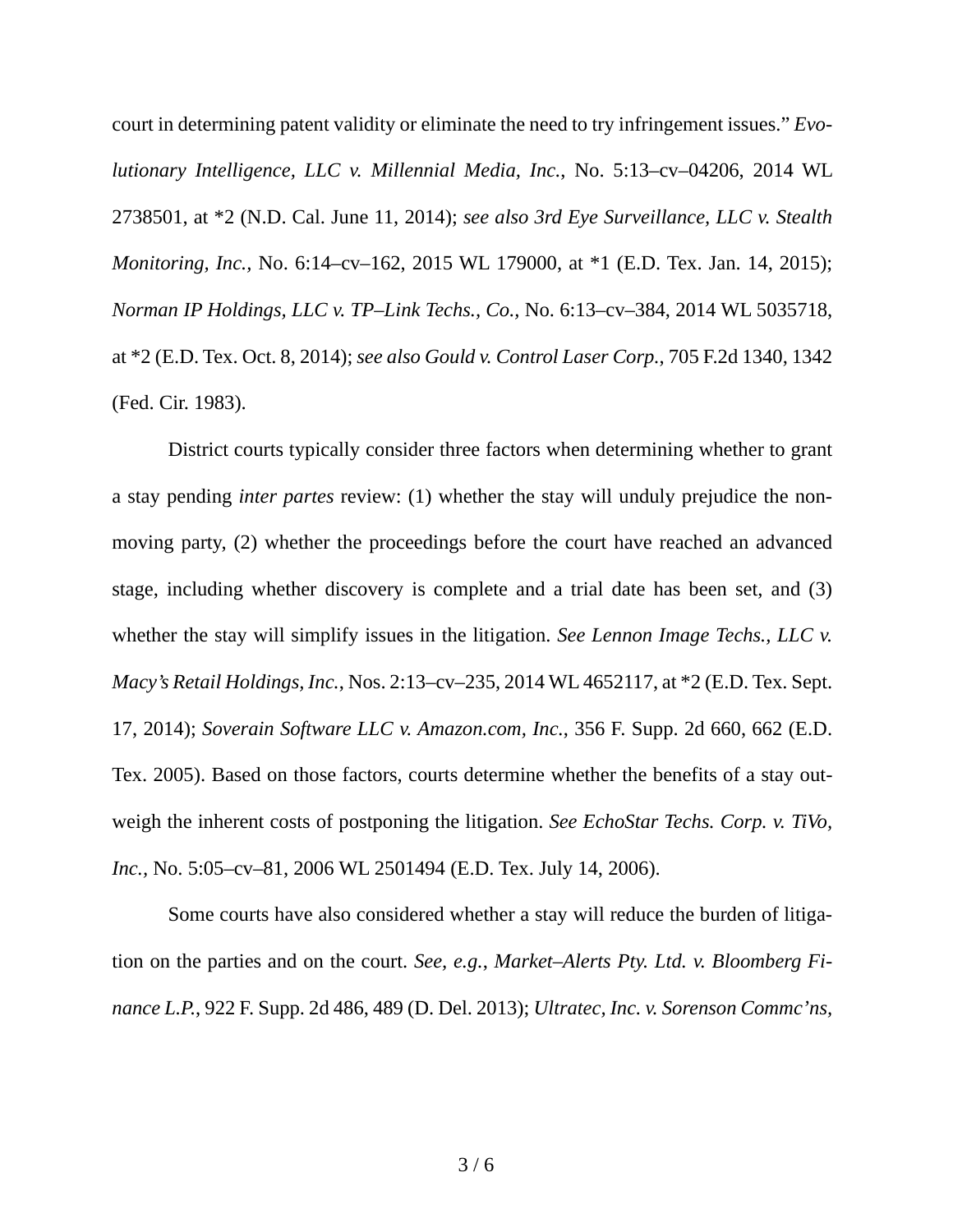*Inc.,* [No. 13–cv–346, 2013 WL 6044407 \(W.D. Wis. Nov. 13, 20](https://1.next.westlaw.com/Link/Document/FullText?findType=Y&serNum=2031969420&pubNum=0000999&originatingDoc=Iec4fec40c8c911e485fcce200174753d&refType=RP&originationContext=document&transitionType=DocumentItem&contextData=(sc.UserEnteredCitation))13). In this district, courts usually deny motions for stay when the PTAB has not acted on a petition for *inter partes* review. *See Trover Group, Inc. v. Dedicated Micros USA*, No. 1:13-CV-1047- WCB, 2015 WL 1069179, at \*6 (E.D. Tex. Mar. 11 2015) ("In this district, that is not just the majority rule; it is the universal practice.").

#### **III. DISCUSSION**

#### **A. Prejudice to PerdiemCo**

PerdiemCo's only argument it would be prejudiced by a stay is that Darrell Diem the sole inventor named on the asserted patents—is 80 years old. PerdiemCo argues a stay would delay any recovery Mr. Diem might receive by at least three years, and this magnitude of delay for an 80 year-old man is highly prejudicial. PerdiemCo's Response [Dkt. # 40] at 2–3. For support, PerdiemCo cites to *Baratta v. Homeland Housewares, LLC*, No. 05-60187-CIV, 2008 WL 10989539, at \*2 (S.D. Fla. Oct. 28, 2008) (denying a stay pending re-examination in part due to plaintiff's "advanced age"). *Id.* at 3.

This argument is not persuasive for two reasons. First, Mr. Diem is not the plaintiff in this action. *See, e.g.*, *Larson Archery Co. v. Matthews, Inc.*, No. 1:11-cv-126, 2013 WL 139472, at \*2 (D. Utah Jan. 10, 2013) ("in light of the corporate nature of the entity bringing suit, the Court is not persuaded that the health, advanced age, and personal difficulties confronting Plaintiff's CEO and product innovator . . . necessitate a finding of undue prejudice"). Second, *Baratta* is distinguishable because the plaintiff (1) was an individual and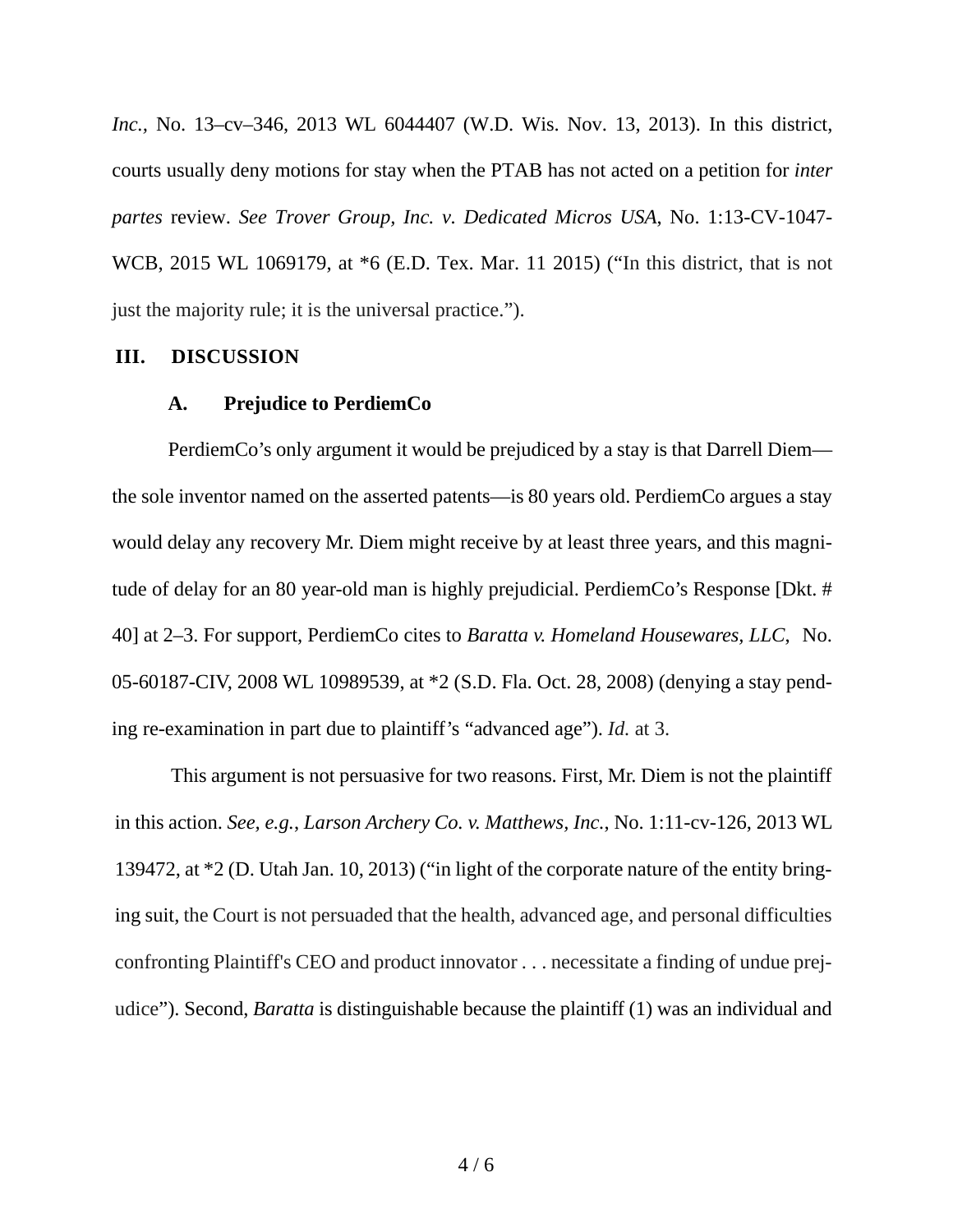(2) opposed a stay given that litigation was ongoing for over three years. *See Baratta*, 2008 WL 10989539, at \*1–3.

The Court finds PerdiemCo has not presented evidence it would be prejudiced. Thus, this factor weighs in favor of a stay.

## **B. Stage of the Proceeding**

This litigation is at an early stage. PerdiemCo filed the lawsuit in December 2016. Defendants moved for a stay on March 21, 2017. The Court held a scheduling conference on March 27, 2017 and set a January 2018 claim construction hearing. The Court set jury selection for June 4, 2018.

Here, timing of the PTAB's decisions on institution is key. The PTAB decides whether to institute IPR as late as six months from a petition's filing date. *See* 37 C.F.R. § 42.107(b) (giving the patent owner 3 months to file a preliminary response after the associated petition's filing date); 35 U.S.C. § 314(b) (requiring an institution decision within 3 months of a preliminary response, but no later than 6 months after the petition's filing date). That means the PTAB's decisions on whether to institute review would begin in July and continue through October 2017. At least for the later-filed petitions, a stay will clearly affect the parties' ability to prepare for the January 2018 claim construction hearing. Then, if the PTAB declines to institute review on the later-filed petitions, the Court's schedule will have been unnecessarily disrupted.

Because of that potential for disruption, the Court finds this factor weighs against a stay.